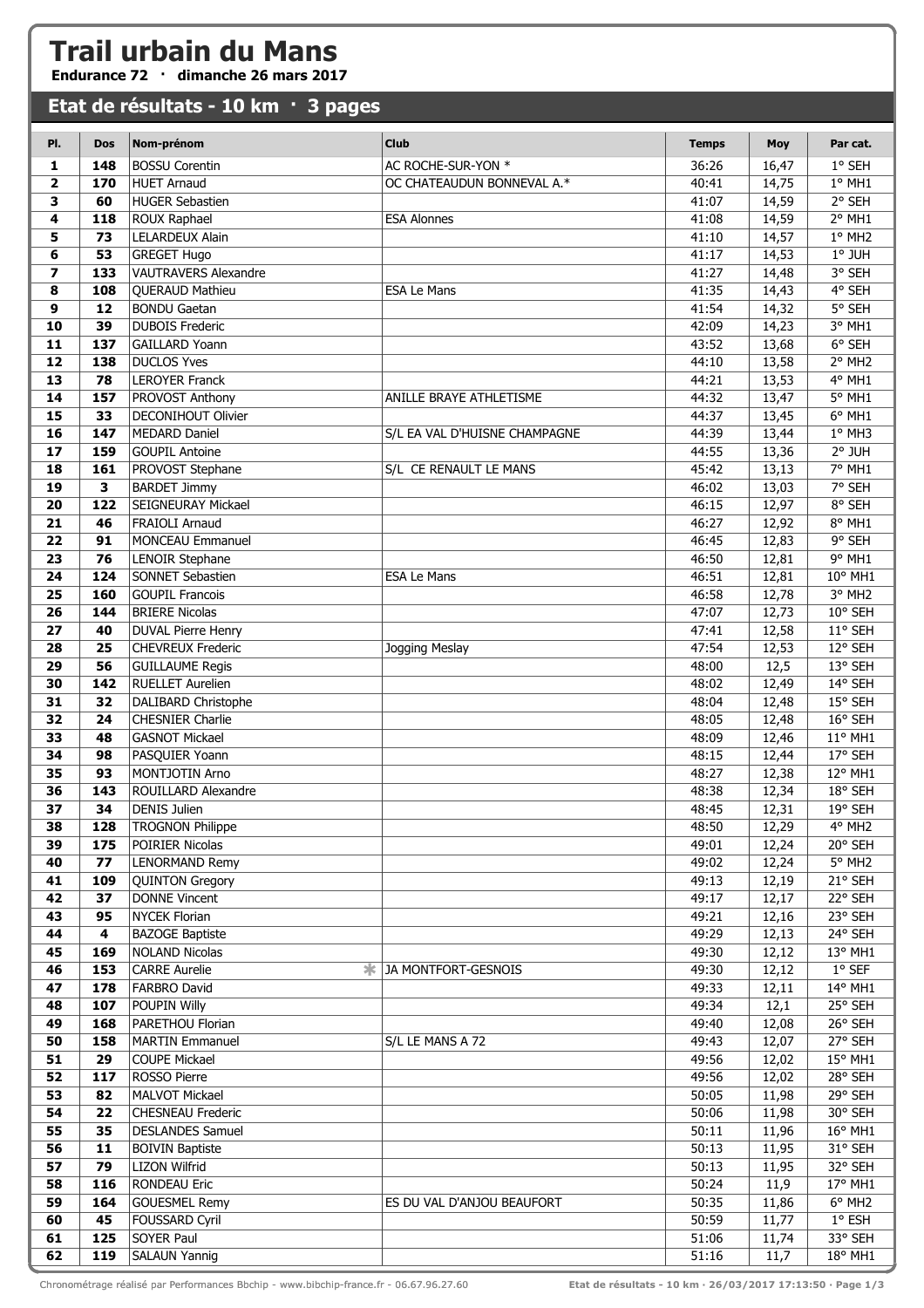| PI.        | <b>Dos</b>              | Nom-prénom                                | <b>Club</b>                            | <b>Temps</b>   | Moy   | Par cat.           |
|------------|-------------------------|-------------------------------------------|----------------------------------------|----------------|-------|--------------------|
| 63         | 57                      | <b>HAMELIN Julien</b>                     |                                        | 51:32          | 11,64 | 34° SEH            |
| 64         | 41                      | <b>FALGUIER Antoine</b>                   |                                        | 51:42          | 11,61 | 19° MH1            |
| 65         | 141                     | <b>CHATELIN Arnaud</b>                    |                                        | 51:42          | 11,61 | 20° MH1            |
|            |                         |                                           |                                        |                |       | 7° MH2             |
| 66         | 27                      | <b>COLIBERT Bertrand</b>                  |                                        | 51:43          | 11,6  |                    |
| 67         | 171                     | ROYER Christophe                          |                                        | 51:56          | 11,55 | 8° MH2             |
| 68         | 120                     | SANGARE Ahmed                             |                                        | 51:58          | 11,55 | 21° MH1            |
| 69         | 140                     | <b>CHAILLEUX Nicolas</b>                  |                                        | 51:59          | 11,54 | 22° MH1            |
| 70         | 44                      | FOUQUET Romain                            |                                        | 52:01          | 11,53 | 35° SEH            |
| 71         | 5                       | <b>BELLAYER Johann</b>                    | <b>ESA Le Mans</b>                     | 52:07          | 11,51 | 23° MH1            |
| 72         | 177                     | <b>LALAIRE Mickael</b>                    |                                        | 52:09          | 11,51 | 36° SEH            |
| 73         | 62                      | <b>JOUANNEAU Florian</b>                  |                                        | 52:19          | 11,47 | 1° CAH             |
| 74         | 23                      | <b>CHEVALLIER Jean Francois</b>           |                                        | 52:20          | 11,46 | 9° MH2             |
| 75         | 51                      | <b>GLINCHE Jean Francois</b>              |                                        | 52:23          | 11,45 | 24° MH1            |
| 76         |                         |                                           |                                        |                |       | 25° MH1            |
|            | 17                      | <b>CABARET Laurent</b>                    |                                        | 52:26          | 11,44 |                    |
| 77         | 8                       | <b>BEZANNIER Jean-Luc</b>                 |                                        | 52:26          | 11,44 | 10° MH2            |
| 78         | 104                     | POITOU Guillaume                          |                                        | 52:27          | 11,44 | 26° MH1            |
| 79         | 176                     | <b>LEGER Johnny</b>                       |                                        | 52:34          | 11,41 | 37° SEH            |
| 80         | 139                     | <b>FONTAINE Eric</b>                      |                                        | 52:35          | 11,41 | 27° MH1            |
| 81         | 20                      | <b>CHARBONNEL Florian</b>                 |                                        | 52:35          | 11,41 | 38° SEH            |
| 82         | 132                     | <b>VAUDRON Gaetan</b>                     |                                        | 52:37          | 11,4  | 39° SEH            |
| 83         | 146                     | <b>CHEMIN Corentin</b>                    | S/L LE MANS A 72                       | 52:52          | 11,35 | 40° SEH            |
| 84         | 36                      | <b>DEVANT Stephane</b>                    |                                        | 53:01          | 11,32 | 28° MH1            |
| 85         | 9                       | <b>BILLEY Antoine</b>                     |                                        | 53:20          | 11,25 | 41° SEH            |
| 86         | 52                      | <b>GOUDET Simon</b>                       |                                        | 53:20          | 11,25 | 2° ESH             |
|            |                         |                                           |                                        |                |       |                    |
| 87         | $\overline{\mathbf{z}}$ | <b>BEUCHARD Thierry</b>                   |                                        | 53:25          | 11,23 | 11° MH2            |
| 88         | 136                     | <b>CHABIN Didier</b>                      |                                        | 53:30          | 11,21 | 12° MH2            |
| 89         | 174                     | <b>AMIARD Guillaume</b>                   |                                        | 53:32          | 11,21 | 42° SEH            |
| 90         | 85                      | <b>MARSAL Francois</b>                    |                                        | 53:42          | 11,17 | 29° MH1            |
| 91         | 87                      | MATTIOCCO Dimitri                         |                                        | 53:48          | 11,15 | 43° SEH            |
| 92         | 70                      | LE ROUZIC Benjamin                        |                                        | 53:51          | 11,14 | 44° SEH            |
| 93         | 151                     | <b>CARRE Guy</b>                          |                                        | 53:54          | 11,13 | 2° MH3             |
| 94         | 103                     | PICOULEAU Nicolas                         |                                        | 54:04          | 11,1  | 30° MH1            |
| 95         | 68                      | <b>LAURENT Arnaud</b>                     |                                        | 54:04          | 11,1  | 45° SEH            |
| 96         | $\mathbf{1}$            | <b>AVIGNON Arnaud</b>                     |                                        | 54:05          | 11,09 | 46° SEH            |
| 97         | 106                     | <b>PORET Mathilde</b>                     | <b><del></del> JA MONTFORT-GESNOIS</b> | 54:12          | 11,07 | 2° SEF             |
| 98         | 156                     | <b>BARBIER Guillaume</b>                  |                                        | 54:18          | 11,05 | 31° MH1            |
| 99         | 129                     | <b>VANNIER Thierry</b>                    |                                        | 54:54          |       | 13° MH2            |
|            |                         |                                           |                                        |                | 10,93 |                    |
| 100        | 167                     | REMOND Alexandre                          |                                        | 54:57          | 10,92 | 47° SEH            |
| 101        | 127                     | <b>TOUET Julien</b>                       |                                        | 55:05          | 10,89 | 48° SEH            |
| 102        | 94                      | MOREAU Jonathan                           |                                        | 55:14          | 10,86 | 49° SEH            |
| 103        | 55                      | <b>GUESDON Guillaume</b>                  |                                        | 55:15          | 10,86 | 50° SEH            |
| 104        | 145                     | <b>PAYS Pascal</b>                        |                                        | 55:22          | 10,84 | 51° SEH            |
| 105        | 135                     | VOS Jasper                                |                                        | 55:25          | 10,83 | 52° SEH            |
| 106        | 97                      | PAIMBOEUF Pierrick                        |                                        | 55:40          | 10,78 | 53° SEH            |
| 107        | 58                      | <b>HATON Alexis</b>                       |                                        | 55:53          | 10,74 | 54° SEH            |
| 108        | 31                      | <b>DAGUENET Romaric</b>                   |                                        | 55:55          | 10,73 | 55° SEH            |
| 109        | 74                      | <b>LEMAIRE Marina</b><br>ж                | <b>ESA Le Mans</b>                     | 55:57          | 10,72 | 3° SEF             |
| 110        | 64                      | <b>JULIEN Guillaume</b>                   |                                        | 55:57          | 10,72 | 32° MH1            |
| 111        | 150                     | <b>TRUDELLE Frederic</b>                  | S/L LES ALPES MANCELLES ATHLE          | 56:04          | 10,7  | 33° MH1            |
|            |                         |                                           |                                        |                |       |                    |
| 112<br>113 | 113<br>71               | <b>RENON Marc-Antoine</b>                 |                                        | 56:08<br>56:14 | 10,69 | 56° SEH<br>34° MH1 |
|            |                         | <b>LEGER Franck</b>                       |                                        |                | 10,67 |                    |
| 114        | 19                      | ☀<br><b>CARRE Florine</b>                 |                                        | 56:15          | 10,67 | 4° SEF             |
| 115        | 111                     | <b>RAVE Sebastien</b>                     |                                        | 56:36          | 10,6  | 35° MH1            |
| 116        | 63                      | JOUSSE Patrick                            |                                        | 56:53          | 10,55 | 14° MH2            |
| 117        | 86                      | $\ddot{\ast}$<br>MATTIOCCO Ophelie        |                                        | 56:57          | 10,54 | 5° SEF             |
| 118        | 54                      | $\overline{\ast}$<br><b>GUERIN Katty</b>  |                                        | 56:57          | 10,54 | $6°$ SEF           |
| 119        | 13                      | <b>BOUCHARD Regis</b>                     |                                        | 57:40          | 10,4  | 36° MH1            |
| 120        | 14                      | <b>BOURLIER Nicolas</b>                   |                                        | 57:40          | 10,4  | 37° MH1            |
| 121        | 61                      | $\ast$<br><b>JARDIN Claire</b>            |                                        | 57:48          | 10,38 | 7° SEF             |
| 122        | 152                     | $\overline{\ast}$<br>LE CALONNEC Marjorie |                                        | 57:54          | 10,36 | 8° SEF             |
| 123        | 80                      | <b>LUCAS Fabien</b>                       |                                        | 57:59          | 10,35 | 57° SEH            |
| 124        | 89                      | <b>MERLIN Sebastien</b>                   |                                        | 58:00          |       | 38° MH1            |
|            |                         |                                           |                                        |                | 10,34 |                    |
| 125        | 50                      | <b>GAUVRIT Eric</b>                       | <b>ESA Le Mans</b>                     | 58:15          | 10,3  | 39° MH1            |
| 126        | 42                      | FORGET Richard                            |                                        | 58:43          | 10,22 | 58° SEH            |
| 127        | 47                      | <b>GABORIEAU Geoffrey</b>                 |                                        | 58:44          | 10,22 | 59° SEH            |
| 128        | 165                     | <b>JOUAUX Mathieu</b>                     |                                        | 58:51          | 10,2  | 60° SEH            |
| 129        | 131                     | ☀<br><b>VAUCELLE Laura</b>                |                                        | 59:12          | 10,14 | $1^{\circ}$ CAF    |
| 130        | 30                      | $\overline{\ast}$<br>DAGOSNEAU Laurine    |                                        | 59:12          | 10,14 | 2° CAF             |

Chronométrage réalisé par Performances Bbchip - www.bibchip-france.fr - 06.67.96.27.60 **Etat de résultats - 10 km · 26/03/2017 17:13:50 · Page 2/3**